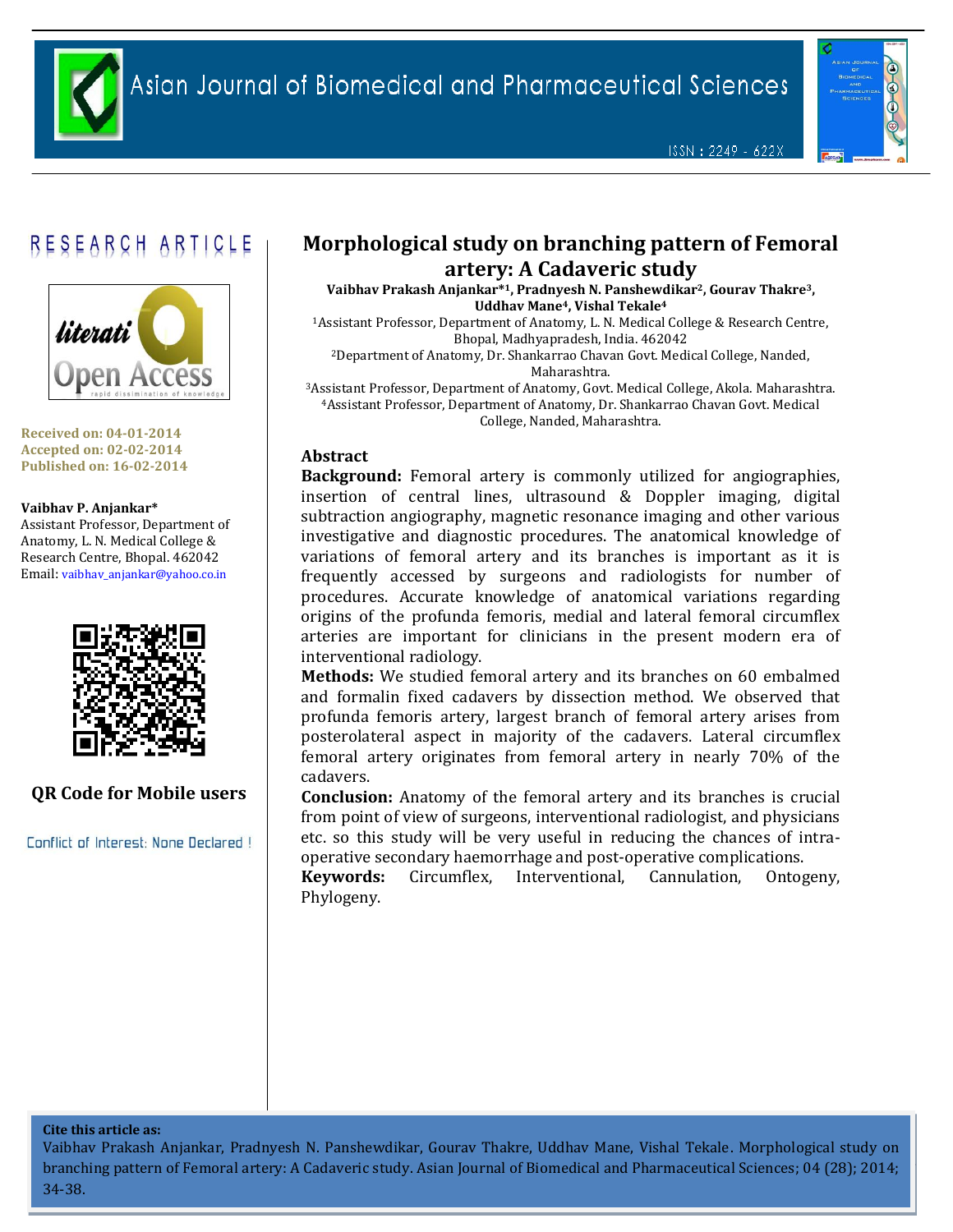## **INTRODUCTION**

The femoral artery, the principal artery of thigh is continuation of external iliac artery. Femoral artery is the chief artery of lower limb that supplies blood to the muscles of anterior, medial and lateral compartments of thigh. The femoral artery enters the thigh midway between the anterior superior iliac spine and the pubic symphysis. Here it lies on the psoas major tendon, which separates the artery from capsule of the hip joint. At this point, its pulsation can be felt and where it can be utilized for arterial catheterization. For cannulation, the femoral artery is second only to the radial as the site of choice for the placement of an arterial line1.

This artery is commonly utilized for angiographies, insertion of central lines, ultrasound & doppler imaging, digital subtraction angiography, magnetic resonance imaging and other various investigative and diagnostic procedures. The anatomical knowledge of variations of femoral artery and its branches is important as it is frequently accessed by surgeons and radiologists for number of procedures. Accurate knowledge of anatomical variations regarding origins of the profunda femoris, medial and lateral femoral circumflex arteries are important for clinicians in the present modern era of interventional radiology. The profunda femoris artery is frequently incorporated in vascular reconstructive procedures in the proximal leg. The knowledge of variations in origin of profunda femoris artery and its other branches distribution is of utmost significance for preventing flap necrosis, particularly tensor fascia lata, when used in plastic and reconstructive surgeries2.

A combined study on the anatomical variations of the origins of the femoral, profunda femoris, medial and lateral femoral circumflex arteries is scarce in the literature. Hence, this work was undertaken to study the prevalence of origins of the Femoral artery and its main branches in the Indian population to help interventional radiologist to study possible variations in its branching pattern. This will be again more beneficial to the vascular surgeons to properly understand and take necessary precautions while dealing with abnormal branching pattern of femoral artery.

# **MATERIALS AND METHODS**

This was the cadaveric study carried out on 60 (38 male and 22 female) embalmed and formalin fixed cadavers from department of anatomy of our medical colleges. 120 femoral triangles were dissected as follows. The skin and superficial fascia was incised and reflected from the front of thigh. The superficial inguinal lymph nodes and great saphenous vein were removed and the fascia lata was cut to expose the femoral triangle. Inguinal ligament was identified and preserved. The femoral sheath was dissected to clear the femoral artery and its major branches. The profunda femoris artery with its medial and lateral circumflex femoral branches were dissected carefully and identified. Their origin and courses were recorded. The relation of profunda femoris artery at its origin to the femoral artery was also noted. The distance of the site of origin of profunda femoris artery from the midpoint of the inguinal ligament was measured in mm with a scale and recorded. The sites and modes of origin of medial and lateral circumflex femoral arteries were studied and the distance of their site of origin from the origin of profunda femoris artery was measured and recorded. The diameter of profunda femoris artery near its origin from the femoral artery was measured in millimeters with the help of vernier calipers and recorded.

The findings were recorded in tabulated form and statistical analysis was done using Microsoft Excel.

#### **RESULTS**

Out of 120 femoral triangles (from 60 cadavers) dissected; various findings noted were as follows-

1. Distance of origin of profunda femoris artery (PFA) from the midpoint of the inguinal ligament: Beginning from the midpoint of the inguinal ligament, the distance of origin of profunda femoris measured was mostly between 31 and 40 mm on the right as well as on left side (Table I).

| Distance in mm | Cases on right side | Cases on left side |
|----------------|---------------------|--------------------|
| $0 - 10$       | 7 (11.67%)          | $6(10\%)$          |
| $11 - 20$      | 11 (18.33%)         | 10 (16.67%)        |
| $21 - 30$      | 14 (23.33%)         | 13 (21.67%)        |
| $31 - 40$      | 16 (26.67%)         | 19 (31.67%)        |
| $41 - 50$      | $6(10\%)$           | 7 (11.67%)         |
| 51-60          | $6(10\%)$           | $5(8.33\%)$        |
| Total          | 60                  | 60                 |

#### **Table 1: showing distance of origin of profunda femoris artery (PFA) from the midpoint of the inguinal ligament**

2. Site of origin of profunda femoris artery: It was observed that profunda femoris artery (PFA) originated from posterolateral aspect of femoral artery in 48.33% on right side and 46.67% on left side, from posterior aspect in 20% on right and 23.33% on left side (as seen in Table II).

3. Site of origin of lateral circumflex femoral artery (LCFA): the origin of lateral circumflex femoral artery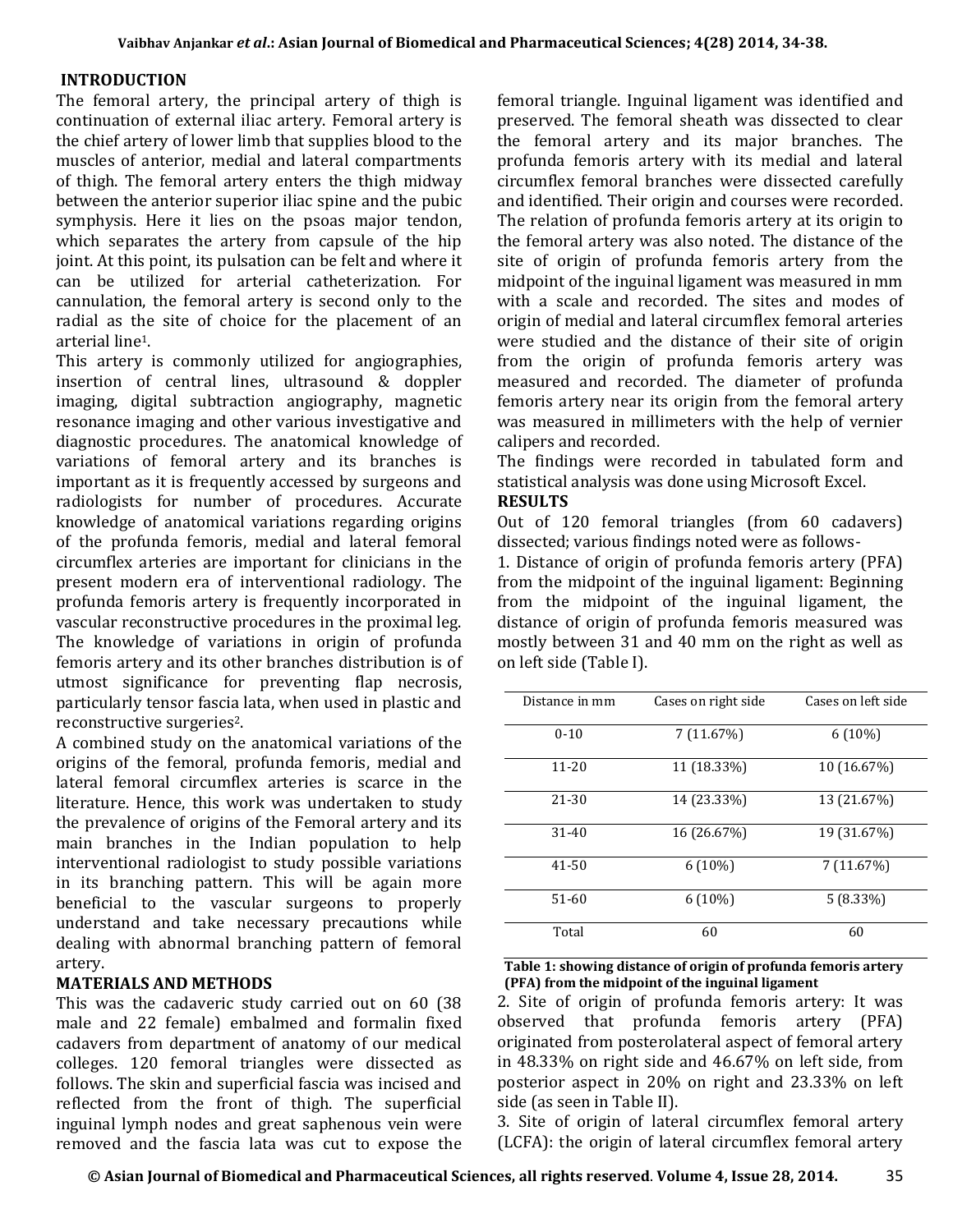from profunda femoris artery on the right and left side is depicted in table no. III. LCFA originated from PFA in 70 % cases on right side and 66.67% cases on left side.

| Site of origin   | Right side |            | Left side |          |
|------------------|------------|------------|-----------|----------|
| from femoral     | No. of     | Percentage | No. of    | Percenta |
| artery           | cases      |            | cases     | ge       |
| Posterolateral   | 29         | 48.33%     | 28        | 46.67%   |
| aspect           |            |            |           |          |
| Posterior aspect | 12         | 20%        | 14        | 23.33%   |
| Lateral aspect   | 11         | 18.33%     | q         | 15%      |
| Medial aspect    | 8          | 13.33%     | q         | 15%      |
|                  |            |            |           |          |

**Table 2: showing origin of profunda femoris artery from femoral artery**

| Site of origin of                                 | Right side |            | Left side |          |
|---------------------------------------------------|------------|------------|-----------|----------|
| <b>LCFA</b>                                       | No. of     | Percentage | No. of    | Percenta |
|                                                   | cases      |            | cases     | ge       |
| From profunda<br>femoris artery                   | 42         | 70%        | 40        | 66.67%   |
| From femoral artery<br>in association with<br>PFA | 10         | 16.67%     | 11        | 18.33%   |
| From femoral artery<br>above PFA                  | 5          | 8.33%      | 5         | 8.33%    |
| From femoral artery<br>below PFA                  | 3          | 5%         | 4         | 6.67%    |

#### **Table 3: Showing site of origin of Lateral circumflex femoral artery (LCFA)**

4. Distance of origin of Lateral Circumflex Femoral Artery (LCFA) from origin of Profunda Femoris artery: Table IV shows that distance of origin of LCFA from PFA varies on both sides and generally lies between 21 and 30 cm.

| Distance in mm | Right side |            | Left side |          |
|----------------|------------|------------|-----------|----------|
|                | No. of     | Percentage | No. of    | Percenta |
|                | cases      |            | cases     | ge       |
| $0 - 10$       |            | 13.33%     |           | 11.67%   |
| $11 - 20$      | 17         | 28.33%     | 12        | 20%      |
| 21-30          | 22         | 36.67%     | 26        | 43.33%   |
| 31-40          |            | 15%        |           | 18.33%   |
| 41-50          | 3          | 5%         |           | 5%       |
| 51-60          |            | 1.67%      |           | 1.67%    |

#### **Table 4: showing distance of origin of Lateral Circumflex Femoral Artery (LCFA) from origin of Profunda Femoris artery** 5. Site of origin medial circumflex femoral artery (MCFA):

Origin of MCFA on right side was from medial aspect of PFA in 65% of cases, from FA along with PFA in 15% cases, from FA above PFA in 8.3% and from FA below PFA in 11.67% of cases. Site of origin of MCFA on left side was from medial aspect of PFA in 60% of cases, from FA along with PFA in 16.67% cases, from FA above PFA in 13.33% and from FA below PFA in 10% of cases (Table V)

6. Distance of origin of Medial Circumflex Femoral Artery (MCFA) from Profunda Femoris artery (PFA): Table VI is showing the details of origin of MCFA from PFA.

| Site of origin of   |        | Right side | Left side |            |
|---------------------|--------|------------|-----------|------------|
| <b>MCFA</b>         | No. of | Percentage | No. of    | Percentage |
|                     | cases  |            | cases     |            |
| From medial aspect  | 39     | 65%        | 36        | 60%        |
| of profunda femoris |        |            |           |            |
| artery              |        |            |           |            |
| From femoral artery | 9      | 15%        | 10        | 16.67%     |
| in association with |        |            |           |            |
| <b>PFA</b>          |        |            |           |            |
| From femoral artery | 5      | 8.3%       | 8         | 13.33%     |
| above PFA           |        |            |           |            |
| From femoral artery | 7      | 11.67%     | 6         | 10%        |
| below PFA           |        |            |           |            |

**Table 5: showing sites of origin of Medial circumflex femoral artery (MCFA) on both sides**

| Distance in mm | Right side |            | Left side |            |
|----------------|------------|------------|-----------|------------|
|                | No. of     | Percentage | No. of    | Percentage |
|                | cases      |            | cases     |            |
| $0 - 10$       | 27         | 45%        | 29        | 48.33%     |
| $11 - 20$      | 12         | 20%        | 12        | 20%        |
| 21-30          |            | 15%        |           | 11.67%     |
| $31 - 40$      |            | 8.33%      |           | 10%        |
| 41-50          |            | 10%        |           | 6.67%      |
| 51-60          |            | 1.67%      | っ         | 3.33%      |

**Table 6: showing distance in mm of origin of Medial Circumflex Femoral Artery (MCFA) from Profunda Femoris artery (PFA) on both sides**

7. Diameter of Profunda femoris: Mean diameter of PFA in our study was found to be 10.6 mm on right side and 10.9 mm on left side. Two PFA had diameter of 16 mm and one had diameter of 2.5mm. Four femoral arteries showed presence of aneurysm in its wall.

## **DISCUSSION**

The knowledge of the femoral artery and its branches is important while performing clinical procedures in the femoral region and hip joint replacement and also for avoiding iatrogenic arterio-venous fistula or severe secondary haemorrhage while performing femoral artery puncture3. It can be used as an anterolateral thigh flap and in Coronary artery bypass grafting  $(CABG)$ <sup>4</sup>.

The various variations in the origin of profunda femoris and its branches are described in the literature. Anatomical variations reported at the level of the division of the femoral artery can be explained in the following manner. In the lower animals, the profunda femoris artery is a branch of the internal iliac artery. During course of evolution, the origin shifted distally from the femoral artery. Ontogeny repeats phylogeny. Hence, developmental arrest at different stages may lead to anatomical variations related to the division of the femoral artery2. The development of the vasculature in the lower limb precedes the morphological and molecular changes that occur in the limb mesenchyme, hence vascular variations are more of a rule than an exception<sup>11</sup>. Parasa Savithri<sup>1</sup> recoded that PFA acts as a collateral vessel when main trunk of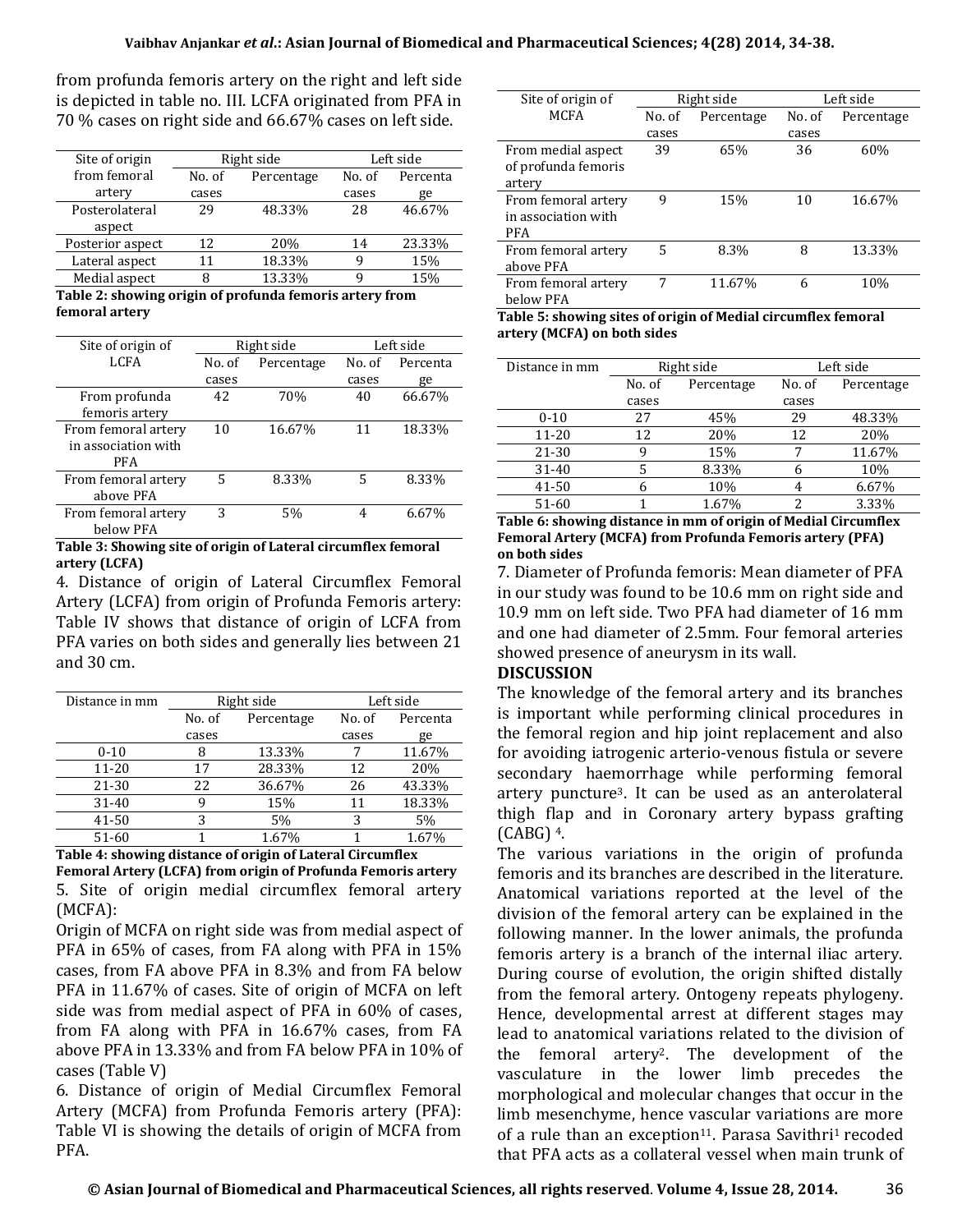femoral artery is occluded. Because of this reason PFA has a larger lumen.

In the present study, distance of origin of profunda femoris as measured from midpoint of inguinal ligament was mostly between 31 and 40 mm on both sides. Generally PFA arise from femoral artery about 3.5 cm distal to the inguinal ligament<sup>5</sup>. Dixit et al<sup>3</sup> observed distance 31-40 mm on right side and between 41-50 mm on the left side. Prakash et al<sup>2</sup> noted this distance to be 4.2 cm. Siddharth P et al<sup>6</sup> observed as  $4.4$ cm. Vedat Sabancıogulları et al<sup>7</sup> recorded the distance of the originating point to the midpoint of the inguinal ligament was found to be 5.6 cm in the right and 2.2 cm in the left. This distance is very important from the point that while performing cannulation of femoral artery you will not encounter the PFA.

The site of origin of PFA from femoral artery as described in Grays Anatomy is from lateral aspect5. In the present study, PFA originated from postero-lateral aspect in 48.33% on right side and 46.67% on left side. Its origin from lateral aspect on right side was in just 18.33% and on left side in 15% of cases. The site of the origin of the deep femoral artery in also important in catheter application, in making flaps with pedicles in reconstructive surgery and by-pass procedures made to supply the lower extremity7.

In our study, the lateral circumflex femoral artery commonly originated from femoral artery in most of the cases, 70% on right side and 66.67% on left side. Uzel M et al<sup>8</sup> studied Turkish population and found that LCFA arises from PFA in 77.3% and from femoral artery in 22.7% of cases. Angiographic study by Fakuda et al<sup>9</sup> showed origin of LCFA from PFA in 78.6%and from Femoral artery in 21.4% of cases. Hollinshead<sup>10</sup> reported that LCFA arises from the femoral artery proximal to the origin of Profunda femoris artery in 15% of cases. In the present study, LCFA arisen from the femoral artery proximal to the origin of Profunda femoris artery in 8.33% of cases. Tanyeli E et al<sup>11</sup> recorded the origin of LCFA from the femoral artery inferior to the profunda femoris artey. We found it in just 5% cases on right side and 6.67% on left side.

In the present study, Medial circumflex femoral artery (MCFA) originated from the medial aspect of profunda femoris artery in 65% on right side and 60% on left side; and from femoral artery in 15% on right side and 16.67% on left side. Dixit DP et al<sup>12</sup> stated that medial circumflex artery on an average was arising in 62.5% of cases from the profunda and in 20.63% of cases from the femoral artery. These findings are comparable to 59% and 36% found by Lipshutz<sup>13</sup> and 53% and 40% reported by Clarke and Colborn<sup>14</sup>.

The diameter of profunda femoris artery is important parameter. In the present study, mean diameter of PFA was found to be 10.6 and 10.9 mm on right and left side respectively. Ultrasound study by Minami et al stated that female patients have comparatively smaller femoral and radial arteries as compared to males of controlled age and body mass index15.

Thus femoral artery and its various branches are crucial as they are likely to get damaged in various invasive procedures of this region. So studying normal anatomy of femoral artery and its branches is important to avoid such mishaps.

The limitation of our study was that comparative study involving radiology department utilizing angiography should also be merged, so that larger study population can be involved.

# **CONCLUSION**

The sound anatomical knowledge of femoral artery and its branches is important while performing clinical procedures in the femoral region and hip joint replacement and also for avoiding iatrogenic arteriovenous fistula or severe secondary haemorrhage while performing femoral artery puncture. This study will be very helpful to the surgeons, radiologist and plastic surgeons to understand possible variations.

#### **REFERENCES**

- 1. Parasa Savithri. A rare variation of trifurcation of right femoral artery. International Journal of Anatomical Variations.2013; 6: 4-6.
- 2. Prakash, Kumari J., Bhardwaj AK, Jose BA, Yadav SK, Singh G. Variations in the origins of the profunda femoris, medial and lateral femoral circumflex arteries: a cadaver study in the Indian population. Romanian Journal of Morphology and Embryology. 2010; 51(1):167-70.
- 3. Dixit Daksha, Kubavat Dharati, Rathod Sureshbhai, Pateld Mital, Singel Tulsibhai. A Study of Variations in the Origin of Profunda Femoris Artery and Its Circumflex Branches. Int J Biol Med Res. 2011; 2(4): 1084-9.
- 4. Balachandra N, Prakash BS, Padmalatha K, Ramesh BR. Variation in the origin of the Lateral circumflex femoral artery- A Case Report. Anatomica Karnataka. 2011; 5(1): 76- 80.
- 5. Standring S. Pelvic girdle, Gluteal region and hip joint, Profunda femoris artery. In: Gray's Anatomy, The anatomical basis of clinical practice. 2008; 40<sup>th</sup> Ed. Elsevier Churchill Livingstone.
- 6. Siddharth P, Smith NL, Mason RA, Giron F. Variational anatomy of the deep femoral artery. Anat Rec. 1985; 212(2):206-9.
- 7. Vedat Sabanciogullari, Kosar MI, Ekrem Olcu, Mehmet Cimen. The deep femoral artery and branching variations: a case report. Cumhuriyet Med J. 2009; 31: 279-82.
- 8. Uzel M, Tanyeli E, Yildirim M. Anatomical study of the origin of lateral circumflex femoral artery in Turkish population. Folia Morphol (Warsz). 2008; 67(4): 226-30.
- 9. Fukuda H, Ashida M, Ishii R, Abe S, Ibukuro K. Anatomical variants of the lateral femoral circumflex artery: an angiographic study. Surg Radiol Anat. 2005; 27(3): 260-4.
- 10. Hollinshead WH: Textbook of Anatomy. 1974; 3rd Ed. Hagerstown, Md, Harper & Row.
- 11. Keen JA. A study of the arterial variations in the limbs with special reference to symmetry of vascular patterns. Am J Anat. May 1961;108(3): 245-61.

**© Asian Journal of Biomedical and Pharmaceutical Sciences, all rights reserved**. **Volume 4, Issue 28, 2014.** 37